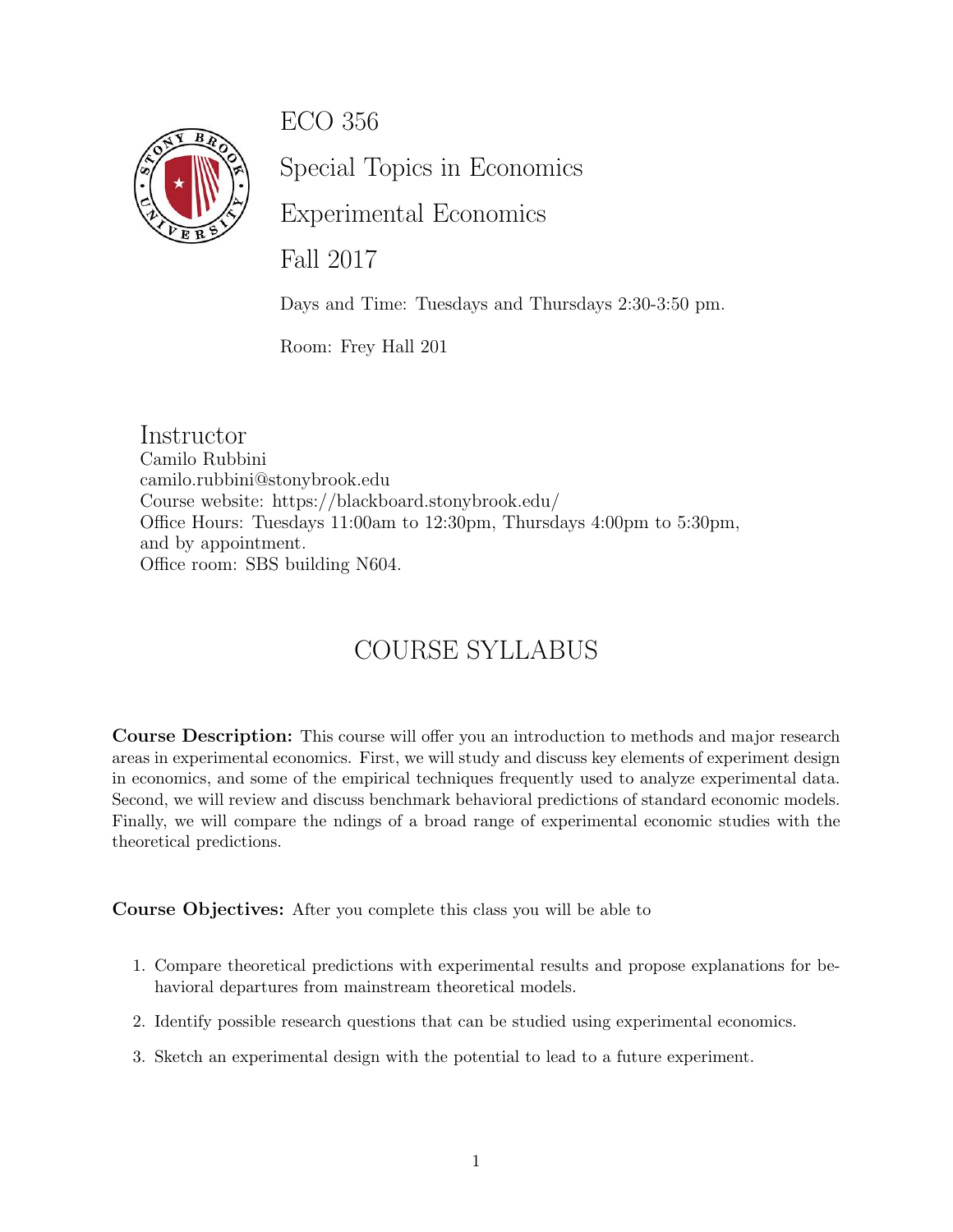#### Recommended Textbooks:

Experimental Methods: A Primer for Economists by Daniel Friedman and Shyam Sunder, Cambridge University Press (1994), ISBN13: 978-0521450683.

Markets, Games, & Strategic Behavior by Charles A. Holt , Pearson (2007), ISBN-13: 978- 0321419316.

Additional readings will be available through the website.

#### Statement about Course Delivery/Modality:

By signing up for this course you have accepted the responsibility of being an active learner and of participating in the classroom discussion. More importantly, you need to be committed to learning the subject matter. If you are not open to new ideas, or if you are not committed, expect your grade to reect this. Moreover, your continued enrollment in this course means that you accept these responsibilities and are aware of the guidelines set forth in the syllabus.

This is a hands-on course in experimental economics; we will not only learn about experiments but we will also participate in in-class experiments and demonstrations in the same way subjects participate in the lab. You are expected to engage in these activities and your grade will depend on your involvement. In my experience, actively participating in these demonstrations signicantly improves learning.

Please, note that since a significant fraction of of your final grade is based on class participation, this course is denitely NOT for you if you anticipate you will miss classes.

#### Grading Policy:

Your grade in this class will be based on your performance in an early midterm exam, on your participation in in-class activities, on your participation in on-line activities, on your completion of short weekly class reports, on a final group project, and on your completion of peer evaluations.

Early midterm exam (20 points): The exam will cover an introduction to experimental design and the basic tools to evaluate experimental results. This early midterm exam is scheduled for Thursday, September 21. There will be no make-up exam during the semester. If you are unable to attend due to a valid reason, you will be allowed to take a final exam covering the early midterm's material on the nal exam date scheduled by the University.

In-class activity participation (20 points): It goes without saying that in order to participate in these activities, you must be in class. However, being in class is not enough. You must also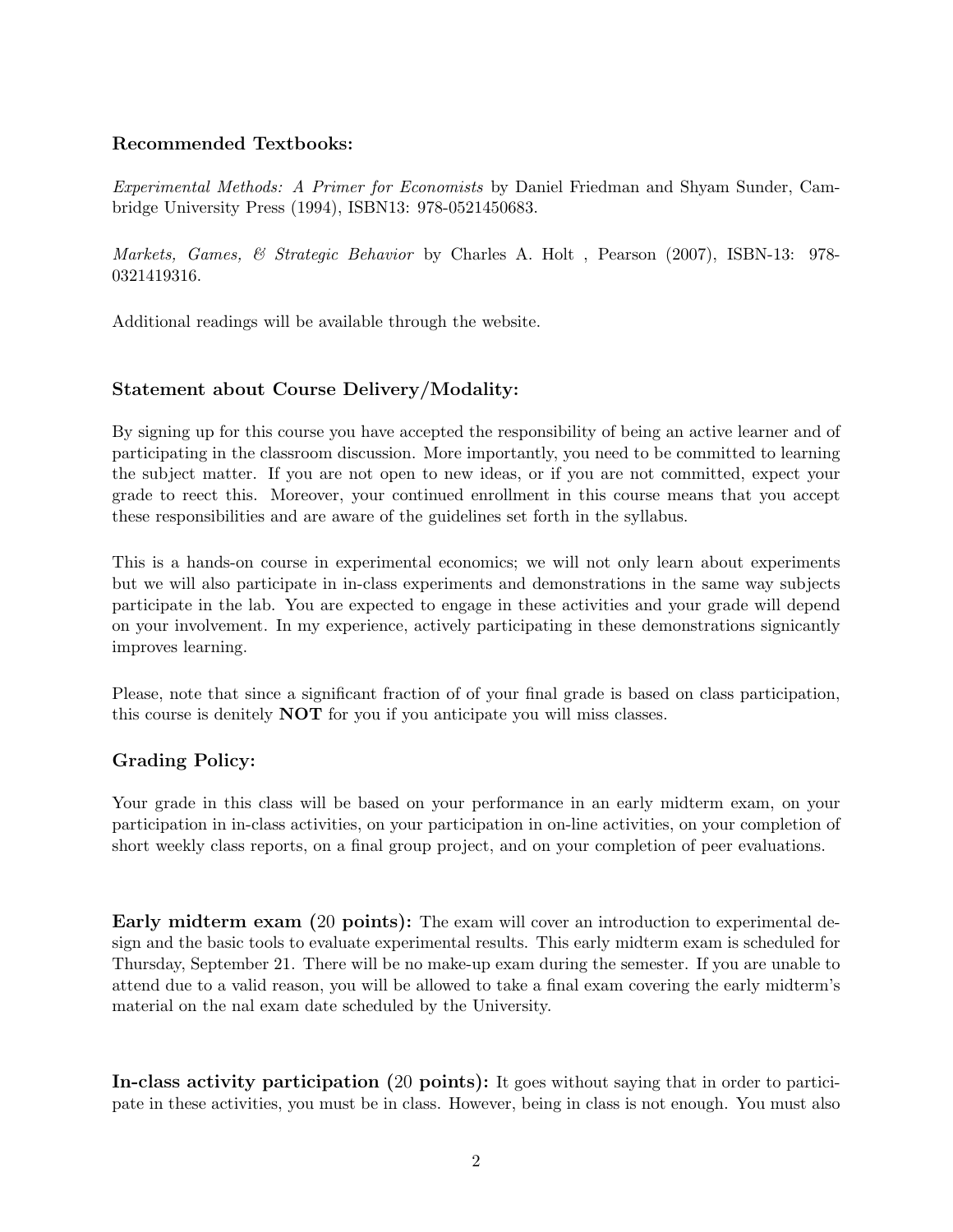be ready to answer questions regarding the activity you are participating in, or regarding the class discussion. There will be several activities during the semester and they may not be announced in advance. At the end of the semester your activity participation points will depend on the number of activities you have participated in. For example, if we perform 10 in-class activities but you participated only in 8 of them you will receive  $20 \times 0.8 = 16$  points.

On-line activity participation (20 points): Over the course of the semester there will be several on-line activities in which you will be prompted to participate in a simulation or to answer survey questions. We will later use the data collected in the activity to analyze the class behavior and to compare it with theoretical predictions and experimental evidence. This activities will be announced in advance during class. You should also be prepared to answer in-class questions about your participation in these activities. At the end of the semester your on-line activity participation points will depend on the number of activities you have participated in. For example, if 10 on-line activities are assigned but you participated only in 6 of them you will receive  $20 \times 0.6 = 12$  points.

Weekly class report completion (10 points): Every week, following an activity or a class discussion, you will receive a report form to be completed in class. Completing these reports should take about 10 minutes at the end of the class. In these reports you may be asked to describe a concept you learned in class, the result of an in-class activity, etc. Please, look for a sample report form attached to this syllabus. At the end of the semester your class report points will depend on the number of reports you have turned in. For example, if I assign 10 class reports but you submitted only 7 of them you will receive  $10 \times 0.7 = 7$  points.

Final project (20 points): You will work with 2 classmates on a final project. This final project should have no more than 2000 words in length, typed double-spaced with the word count noted at the end of the paper. Special requirements about deadlines, content, structure, citation style, etc. will be announced in class. Each group will submit an electronic copy of the paper with the names of each group member, and 3 anonymous hard paper copies. The 3 anonymous hard paper copies will be passed to 3 classmates for peer grading (see peer grading below). Your grade in this project will be a weighted average of my evaluation (50%) and that of your 3 classmates (50%). Grading will follow a detailed grading rubric. You will be graded from 0 to 20 points.

Peer grading (10 points): You will be responsible for reading and grading 3 of your classmates' final projects. For this, you will follow a grading rubric I will provide you with. You will not be communicated the identity of the authors you are grading, and your grading will be anonymous to your peers. Grading rubrics and deadlines will be given in the first class. To get full credit points for peer grading you must submit a completed grading form for each of the 3 projects you are randomly assigned to grade.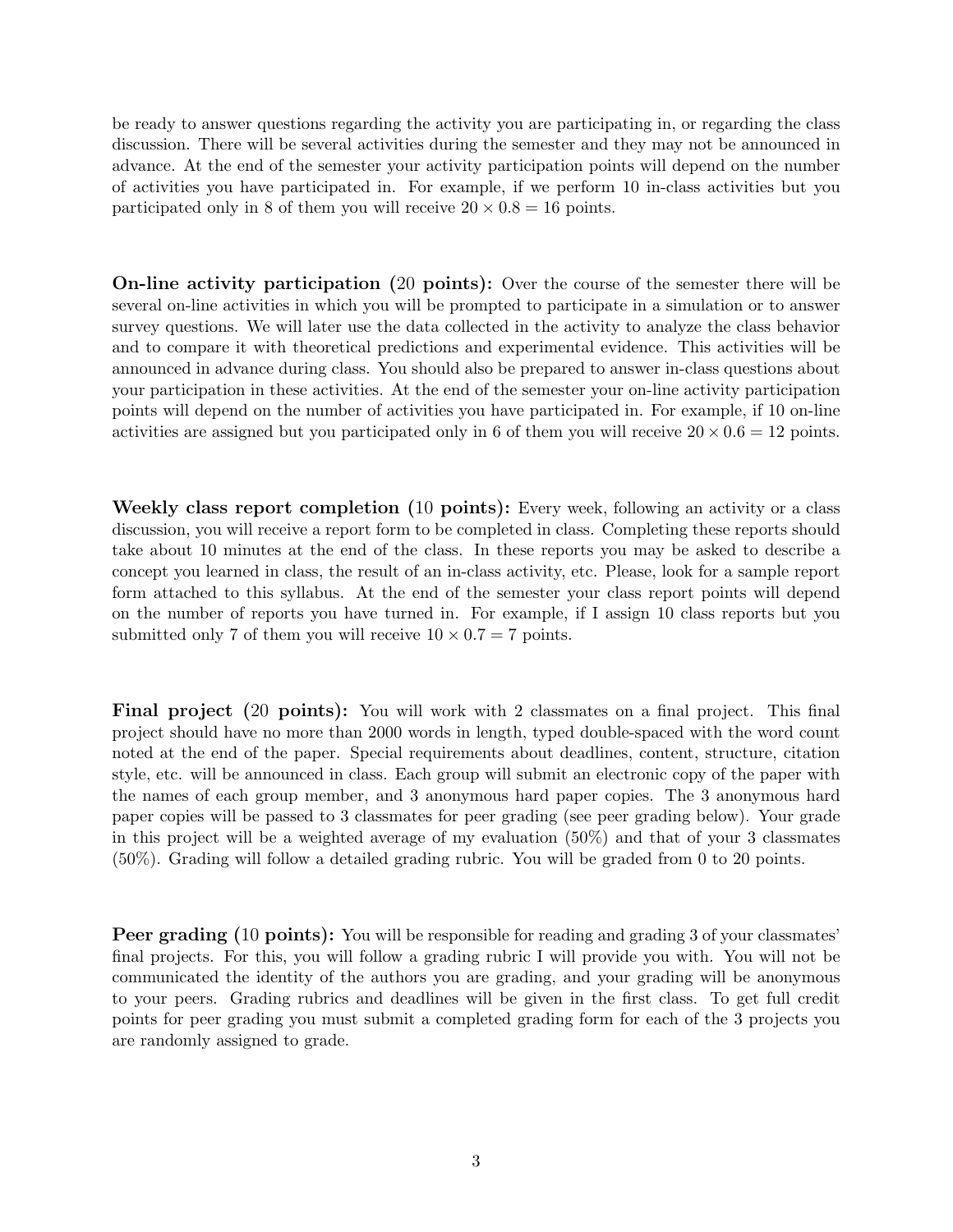## Letter Grade Distribution:

| $>= 93.00$         | A | $ 73.00 - 76.99$ C              |   |
|--------------------|---|---------------------------------|---|
| $90.00 - 92.99$ A- |   | $ 70.00 - 72.99$ C-             |   |
| $87.00 - 89.99$ B+ |   | $  67.00 - 69.99   D +$         |   |
| 83.00 - 86.99 B    |   | $60.00 - 66.99$ D               |   |
| $80.00 - 82.99$ B- |   | $\vert \langle = 59.99 \rangle$ | F |
| $77.00 - 79.99$ C+ |   |                                 |   |

#### Important Dates: Please take note of the following important dates

| <b>Important Dates:</b>                                                   |  |  |
|---------------------------------------------------------------------------|--|--|
| Early midterm exam.                                                       |  |  |
| Final project is due.                                                     |  |  |
| Peer grading papers are sent out.                                         |  |  |
| Wednesday, December $13st$ , noon by my office. Peer evaluations are due. |  |  |
|                                                                           |  |  |

### Tentative Course Outline

| Week            | Content                                                                |
|-----------------|------------------------------------------------------------------------|
| 1               | Introduction to Experimental Economics                                 |
| $\overline{2}$  | Economic Models and Equilibrium Predictions                            |
| $\sqrt{3}$      | Introduction to Experimental Design                                    |
| 4               | Experiments, Econometrics, and Data Analysis Tools                     |
| $\overline{5}$  | Market Experiments I                                                   |
| $6\phantom{.}6$ | Market Experiments II                                                  |
| 7               | Market Failure and Public Intervention                                 |
| 8               | Individual Decision Making I: Risk, Prospect Theory, and Loss Aversion |
| 9               | Individual Decision Making II: Framing Effects, Heuristics, and Biases |
| 10              | Bargaining and Fairness                                                |
| 11              | Self-interest and Social Preferences                                   |
| 12              | Coordination Games                                                     |
| 13              | Auctions                                                               |
| 14              | Information and Learning                                               |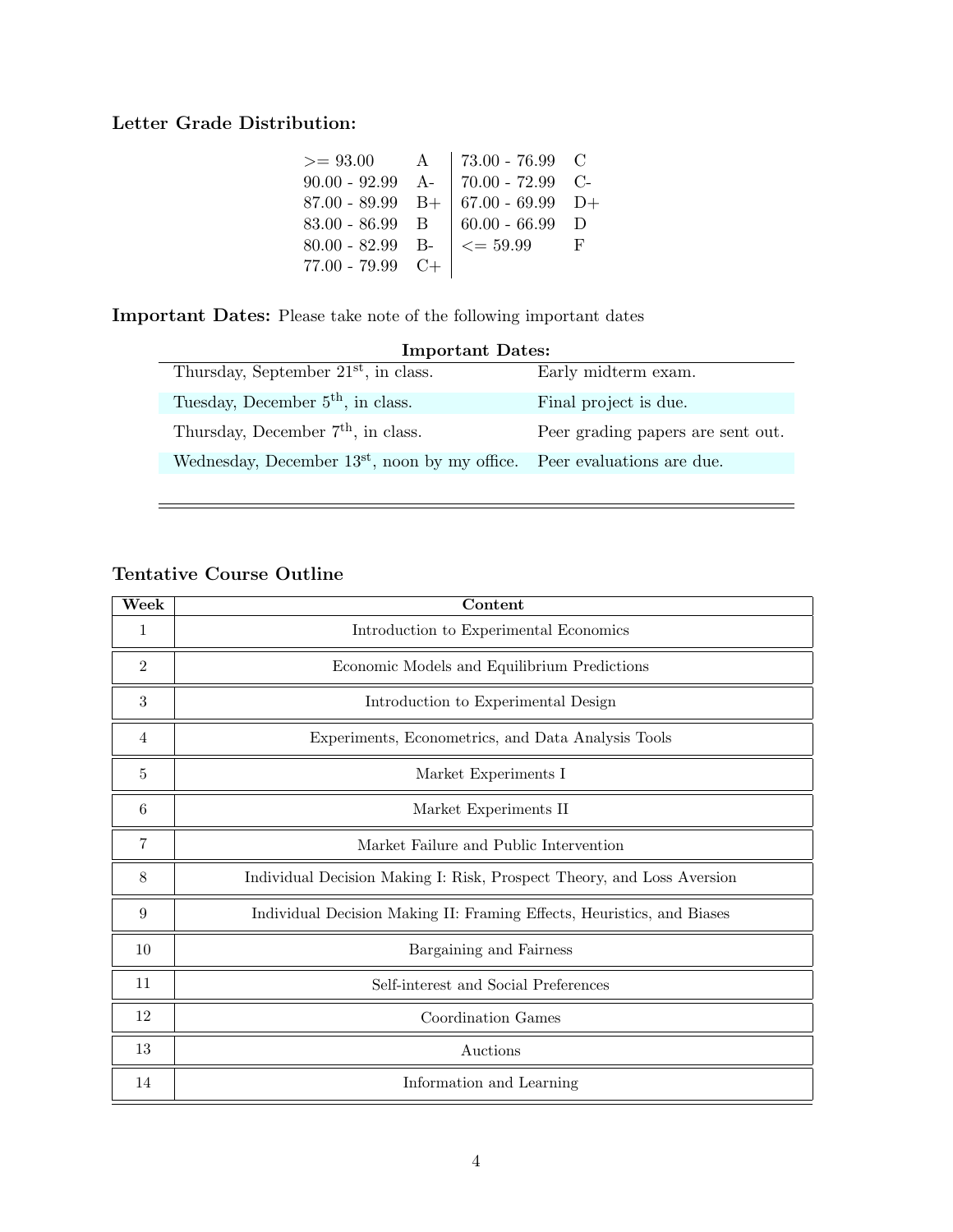Academic Integrity Statement: Each student must pursue his or her academic goals honestly and be personally accountable for all submitted work. Representing another person's work as your own is always wrong. Faculty are required to report any suspected instances of academic dishonesty to the Academic Judiciary. Faculty in the Health Sciences Center (School of Health Technology Management, Nursing, Social Welfare, Dental Medicine) and School of Medicine are required to follow their school-specific procedures. For more comprehensive information on academic integrity, including categories of academic dishonesty, please refer to the academic judiciary website at http://www.stonybrook.edu/uaa/academicjudiciary/

Critical Incident Management: Stony Brook University expects students to respect the rights, privileges, and property of other people. Faculty are required to report to the Office of Judicial Affairs any disruptive behavior that interrupts their ability to teach, compromises the safety of the learning environment, or inhibits students' ability to learn. Faculty in the HSC Schools and the School of Medicine are required to follow their school-specific procedures.

Disabilities Support Services (DSS) Statement: If you have a physical, psychological, medical or learning disability that may impact your course work, please contact Disability Support Services, ECC (Educational Communications Center) Building, room128, (631) 632-6748. They will determine with you what accommodations, if any, are necessary and appropriate. All information and documentation is confidential.

Students who require assistance during emergency evacuation are encouraged to discuss their needs with their professors and Disability Support Services. For procedures and information go to the following website: http://www.stonybrook.edu/ehs/fire/disabilities.

Course Materials and Copyright Statement: Course material accessed from Blackboard, SB Connect, SB Capture or a Stony Brook Course website is for the exclusive use of students who are currently enrolled in the course. Content from these systems cannot be reused or distributed without written permission of the instructor and/or the copyright holder. Duplication of materials protected by copyright, without permission of the copyright holder is a violation of the Federal copyright law, as well as a violation of Stony Brook's Academic Integrity and [Student Conduct](http://studentaffairs.stonybrook.edu/ucs/docs/universitystudentconductcode.pdf) [Code.](http://studentaffairs.stonybrook.edu/ucs/docs/universitystudentconductcode.pdf)

Valid Excuses: During the course many possible events may occur that would result in your inability to complete your assignments or perform at a minimally acceptable level during an examination. Illness or injury, family emergencies, certain University-approved curricular and extracurricular activities, and religious holidays can be legitimate reasons to miss to be excused from a scheduled examination. If you have a valid excuse, please discuss it with your instructor as soon as possible.